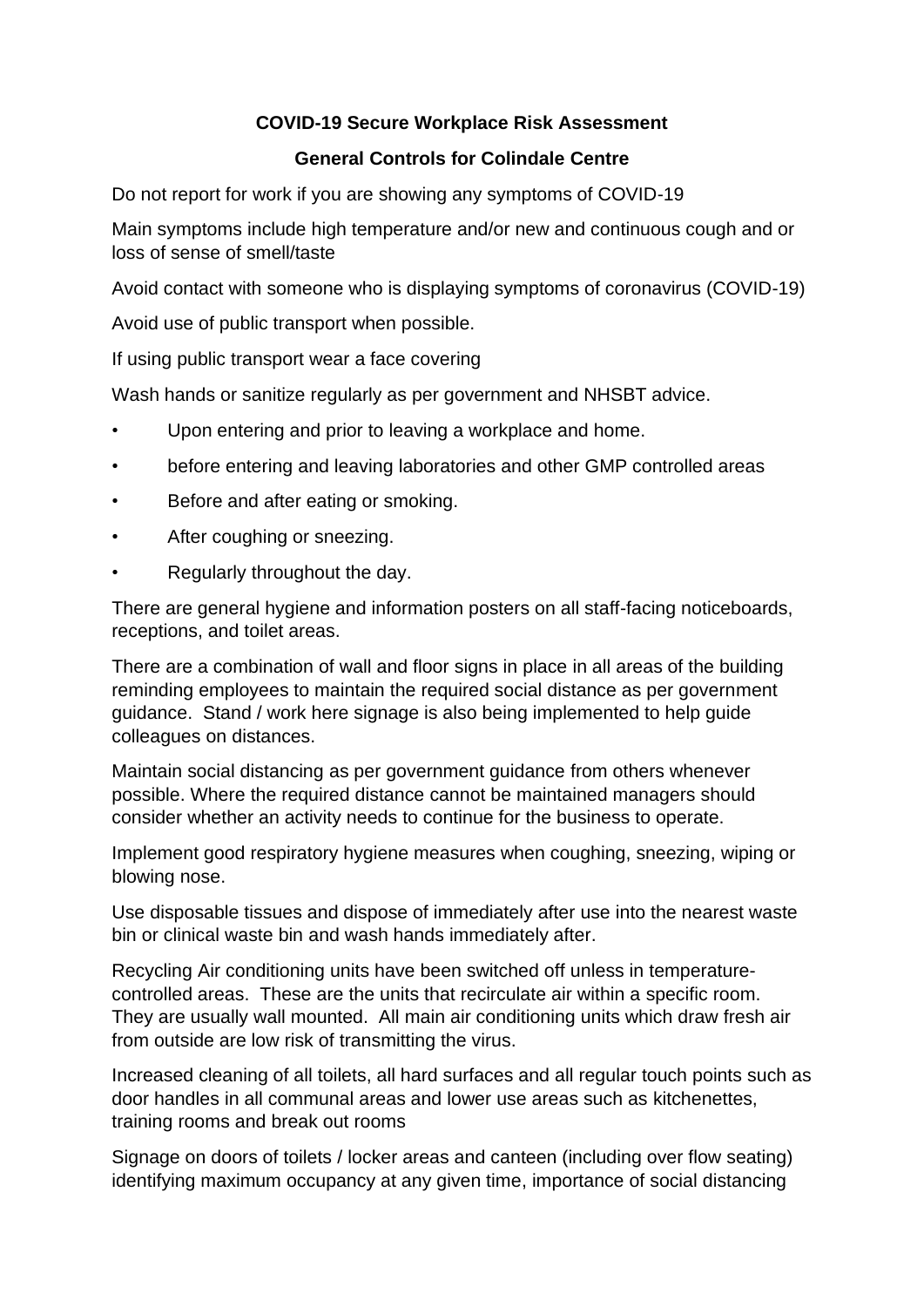and encouraging use of alternative facilities if occupied. Some toilets, particularly urinals taken out of use.

Colleagues discouraged from congregating in toilets / kitchenettes. Preferred layouts will be established to meet social distancing requirements for training rooms.

HS&W and Head of Centre have visited all departments and reviewed positioning of desks / work benches changed to ensure social distancing and 2 metre requirement is achieved. Where this is more challenging recommendations have been provided by HS&W to managers for immediate modifications and longer-term solutions.

It is now mandatory to wear face coverings in communal areas such as corridors and rest areas; face coverings can be removed to eat and drink.

Individuals who identify themselves as being in any of the vulnerable groups have individual risk assessments completed by the HS&W team. These are arranged through contacting HR Direct.

Departmental Managers have also reviewed their areas and implement the below controls:

- Increased housekeeping and cleaning regimes in the workplace.
- Provision of appropriate sanitizing wipes to allow cleaning before and after use of shared equipment such as IT equipment and Lab equipment.
- Increased cleaning of IT and communications equipment.
- Reduce number of staff working in enclosed area depending on the size of the area.
- Avoidance of all face to face working within 2m
- Set up workstations to avoid working face to face
- Avoid sharing workstations and equipment wherever possible
- Where equipment has to be shared there is increased cleaning of said shared equipment and provision of appropriate sanitizing cleaning equipment to do this
- Provision of alternative work areas that allow individuals to work either in isolation or maintain social distance as per government guidance.
- Rearranged work areas to allow more space between individual processes and workstations.
- Where possible managers have moved or rearranged equipment to create larger walkways to help with social distancing.
- All deliveries into and out of departments are received and dispatched within a pre-arranged area with rules in place to maintain social distancing.
- Any large deliveries are put into the vestibule/ collection area by department staff before the receiver is allowed into the area to collect it.
- Adjusted work patterns to facilitate potential for shifts working and staggered start times
- Cohort working and staff rotation.
- Staggered breaks and finish times.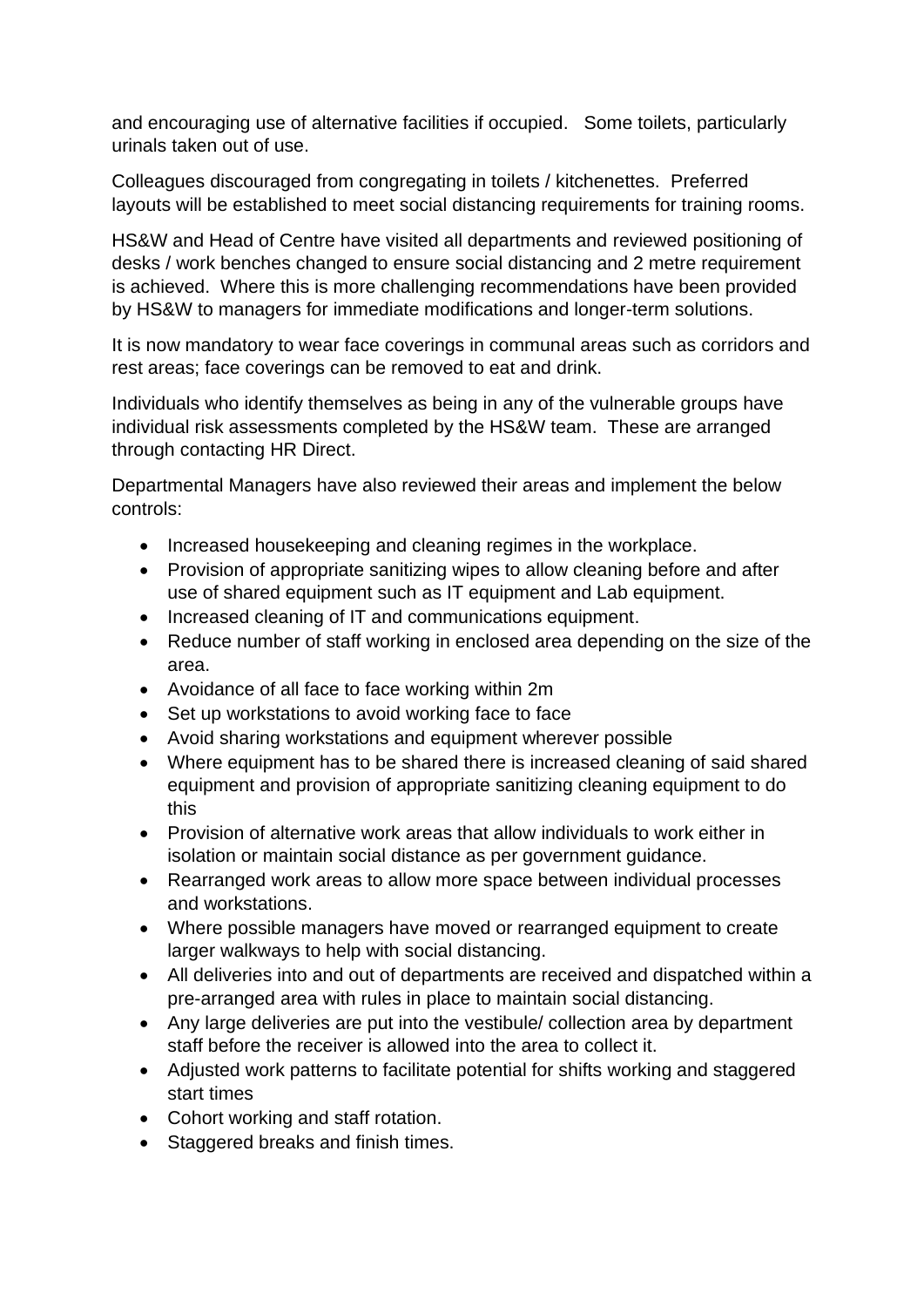- Displaying a variety of signs to remind staff about social distancing and good hand washing techniques and encourage them to maintain a COVID19 secure workplace.
- Face to face meetings should be avoided where this is not possible, choose a suitable environment and reduce numbers attending to enable good social distancing to be adhered to.

The departments currently working on site (June 2020) are Transport, Hospital Services, Manufacturing, Microbiology Services Laboratory, Tissue and Eye Services, Cord Blood Bank, RCI, H&I and Facilities. Occasional office / support colleagues are on site, from other departments, primarily on the 3<sup>rd</sup> floor.

Controls are as follows:

## • **London Middlesex Team Base**

Personal controls at the team base.

- o Colleagues know not report for work if showing any symptoms of COVID-19 symptoms include high temperature and/or new and continuous cough or a loss of, or change in, your normal sense of taste or smell. Colleagues aware of other symptoms. Colleagues know to avoid contact with someone who is displaying symptoms of coronavirus (COVID-19).
- o Colleagues know to avoid use of public transport, when possible.
- o Avoid touching the face, particularly mouth, nose and eyes.
- o Colleagues Wash hands regularly as per government and NHSBT advice:
	- Upon entering and prior to leaving a workplace.
	- Before and after eating or smoking.
	- After coughing or sneezing.
- o Colleagues maintain social distancing of 2m from others, whenever possible.
- o Colleagues know how to implement good respiratory hygiene measures when coughing, sneezing, wiping or blowing nose removing and putting on face coverings
- o Colleagues take temperature on arrival and clean thermometer thoroughly after use.
- o Colleagues use disposable tissues when coughing or sneezing and dispose of immediately after use into the nearest waste bin or clinical waste bin.
- o All donor carers and nurses to be trained in how to wear, use and remove masks and training package to include information on the hazard, risk and controls.
- o Colleagues wear an appropriate Fluid Repellent Surgical Face Masks (FFP2) as required
- o When on site, all Visitors / Contractors to sign in and out.
- o Hand sanitiser stations / automatic dispensers are located around the team base for all colleagues and visitors / contractors to use whilst on site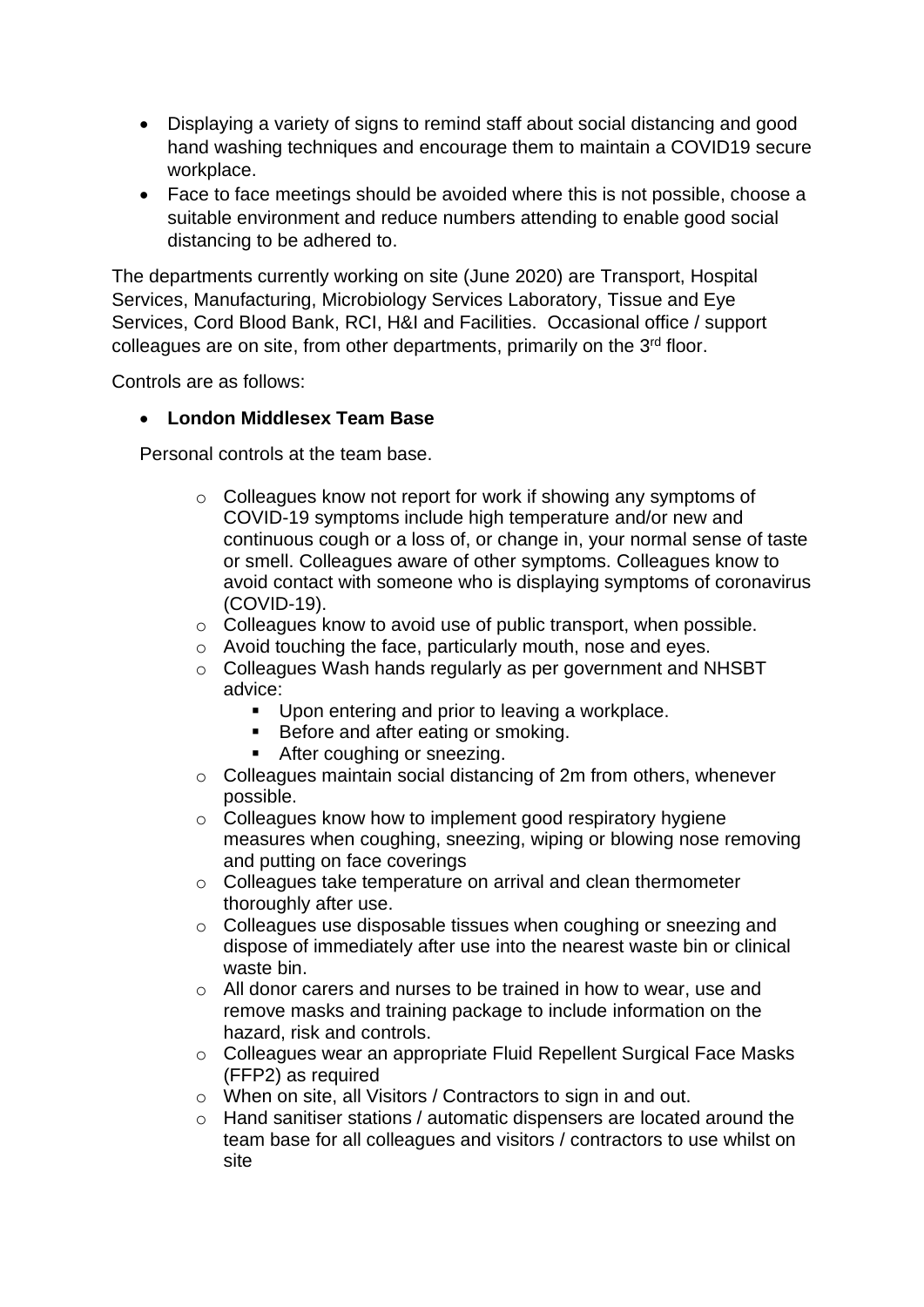## Local Controls

- o SOCIAL DISTANCING
	- Daily communications to emphasise social distancing.
	- Social distancing signage in place to remind staff about "hands face space"
	- Office-based colleagues working from home, wherever possible
	- Occupancy limits in place for maintaining social distance in separate areas to include where applicable
- o Garage area;
	- With both the vehicles inside limited to 8 persons.
	- With one vehicle inside limited to 10 persons.
	- Stores limited to 3 persons.
	- Main Office limited to 2 persons.
	- Kitchen/ Staff Area limited to 1 person.
	- Other Offices limited to 3 persons.
	- Meeting Room limited to 2 persons.
	- Computers arranged to allow space between workstations N/A to this team base.
	- Computers arranged to avoid face to face working.
	- Equipment moved to create wider walkways N/A to this team base.
	- Alternative work areas available for colleagues to work either in isolation or maintain 2m social distancing.
- o CLEANING
	- Cleaning equipment is available in work areas
	- Gloves and apron worn when cleaning
	- Ensure all shared touchpoints, inclusive of all items on cleaning checklist, are cleaned as detailed.
	- Cleaning logs to be completed, signed, dated and records retained.
- o OTHER
	- Good housekeeping and hygiene to be maintained in the workplace.
	- Ventilation within the shared office areas
- o Managers must;
	- Ensure these measures are implemented and maintained at all times.
- **Manufacturing** adequate space within the department to allow colleagues to social distance whilst moving around the department, some opportunities within the department to increase further 2 metre social distancing
	- o Staggered working hours and breaks to reduce overall numbers and limit multiple colleagues being in the locker area / hand washing sink on entry / exit of the department (as only one entrance route into laboratory)
	- $\circ$  Office area Team Managers instructed not to sit opposite or directly next to each other to achieve 2 metre distance. Working patterns and ample workstations in department ensure this can be adhered to.
	- $\circ$  Encourage all colleagues to be more flexible in how they are working, choosing the right terminal / location to work rather than 'normal terminal' to avoid working next to someone or face to face (human factors).
	- o Main Laboratory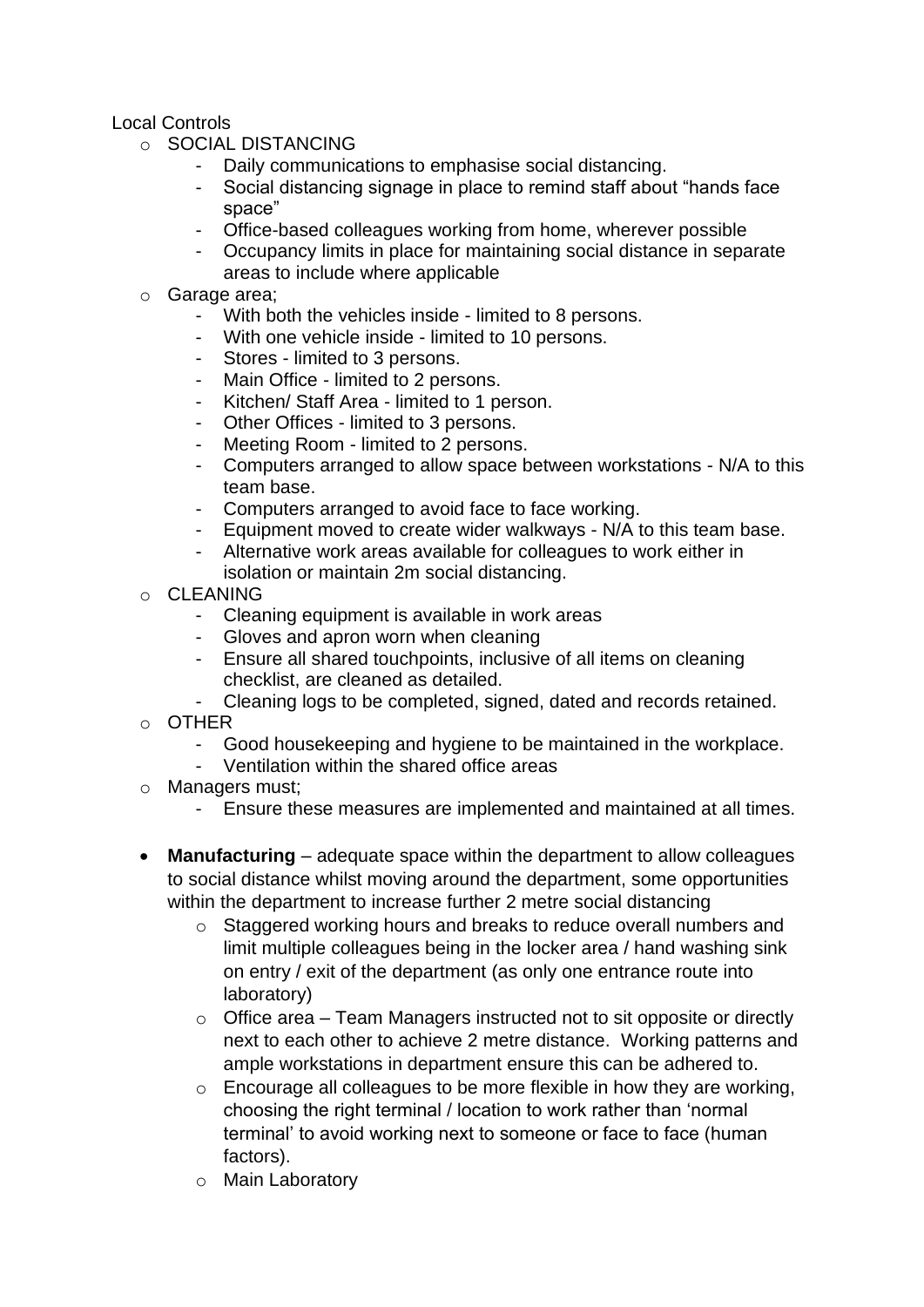- 1 or 2 colleagues maximum per processing pod. Defined areas within the pod as to where colleagues to stay within to achieve 2 metre social distancing if working together.
- Apheresis pod faces pod 3 of processing pods. Whilst over 2 metres, screen is being considered as additional measure when it is not possible to not use pod 3 and apheresis is in operation.
- $\circ$  Quality Monitoring max 3 colleagues in area, to meet 2 metre requirement only two of the terminals should be used. The terminal facing the lab, between the other two is not to be used. If a third terminal is required, alternative terminals in the laboratory to be used.
- $\circ$  Old Methylene Blue Room / Temporary Storage Area will be cleared out with additional benches put in (if required) so that up to 2 colleagues returning from shielding can work in this area, away from the main laboratory if they prefer this environment.
- o Bacterial Screening Colleague numbers (up to 3) and work processes mean that social distancing can be more challenging within the Bacti Alert area. Recognising this, face coverings are provided that colleagues can wear. Minor adjustments to the location / run of the 3 side by side workstations within this area may improve social distancing for those in the area.
- o Cryo pooling / CVP sample sorting / CVP processing area repositioning of the terminal that faces secondary to face the wall instead improves social distancing.
- $\circ$  Granulocyte processing no concerns as one person working
- $\circ$  Platelet Pooling / Cryo Processing reviewing the position / run of equipment towards QM and repositioning of Platelet pooling terminal and scales to face the window to avoid face to face working the Cryo processing terminal and need for screen. In interim trying to avoid working opposite at same time.
- o Reception
	- up to 3 colleagues can potentially be in this area although should be kept to the minimum required. Social distancing can be adhered to if colleagues practice situational awareness. Placement of stand / work here signs will further enhance this. Alternatively colleagues can take packs from this area into the main laboratory for pack entry.
	- Restrictions in place so only one delivery received at a time and need for colleague to step back when bags and paperwork placed on bench, then ask driver to step back as they go to check.
- **Hospital Services**  adequate space within the department to allow colleagues to social distance whilst moving around the department some opportunities to increase further 2 metre social distancing
	- o Staggered working hours to reduce overall numbers.
	- o Tape on floor to inform supervisors where to stand to talk to colleagues to comply with social distancing requirements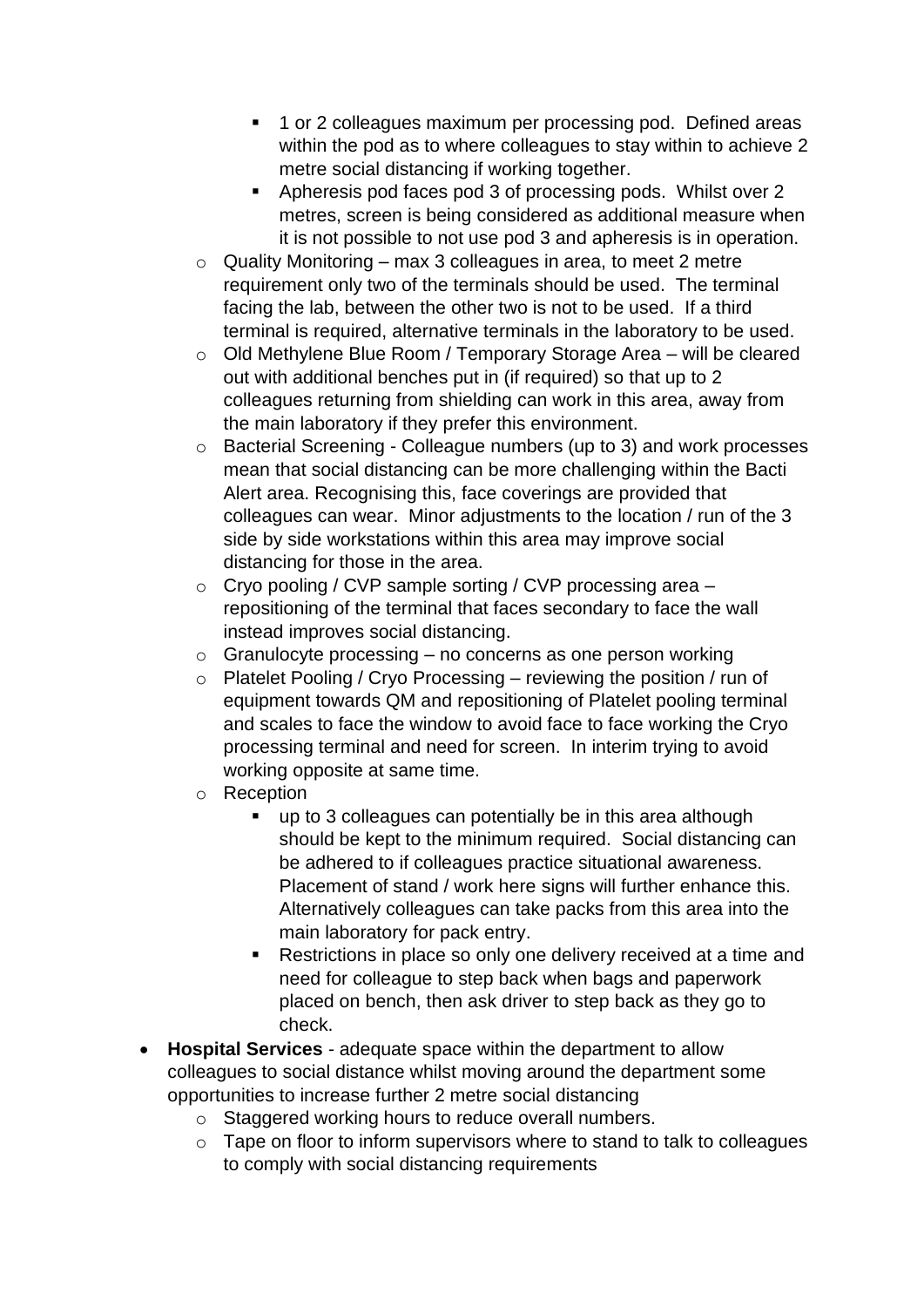- o Validation area / use of 3 workstations requires some tweaks and preference as to where to work put in place to maximise space between individuals (work orientation is face to back)
- o Where face to face workstations are unavoidable, distance is being made 2 metres, with screen as added precaution.
- o Maximum occupancy is in place within certain areas. e.g. issuing hatch / room (2) and also cold room (2).
- o Adequate space within telephonist's office for occupants to adhere to social distancing with good visual from lab / office to avoid 'crossing paths'.
- o Redundant equipment to be removed to maximise space options, although electrics do restrict significant movement of workstations.
- $\circ$  Only one person in the irradiator room at a time
- o All colleagues are required to clean terminals before use.
- o Maximum occupancy in ground floor Hospital Services tea room, alternative areas on  $2<sup>nd</sup>$  floor to be used if full
- o Maximum capacity determined for meeting rooms and office spaces
- o Face coverings mandated during frozen validation
- o Face coverings mandated for all training exercises and trainer and trainee to be separated by a screen if training cannot be done remotely
- o Document training to be completed remotely using IT support wherever possible
- o Offices with no air conditioning ventilation will have windows open if more than 1 person occupancy
- $\circ$  Senior team limiting splitting time working from home and on site  $-2$ bubbles
- **Facilities (Ground Floor)** adequate space within the department to allow colleagues to social distance whilst moving around the department
	- o Alternate workstations are in use to meet 2 metre requirements.
- **Microbiology Services Laboratory** using R&D area as overflow and 3rd floor agile area (for office workstations), adequate space to achieve safe working
	- $\circ$  New rotas in place for the laboratory staff (commencing week of 27<sup>th</sup>) July). Working with the 30 colleagues a work pattern has been created that should meet work demand and allow for social distancing.
	- o Bacteriology laboratory have been rearranged to avoid, as far as reasonably practicable, face to face working and hot spots. As an additional control, where this is challenging, due to work timings, screens will be obtained as an additional control measure. Use of the R&D area, via additional benches and rearranging layout provides an overflow to the main laboratory. It will also be used to help support colleagues returning from shielding, with additional screens in this area to reduce any anxiety they may initially have as opposed to being an actual requirement, as 2 metre distance can be achieved.
	- o Within the NTMRL laboratory, 2 metre distance and face to face working is being avoided, as far as reasonably practicable, through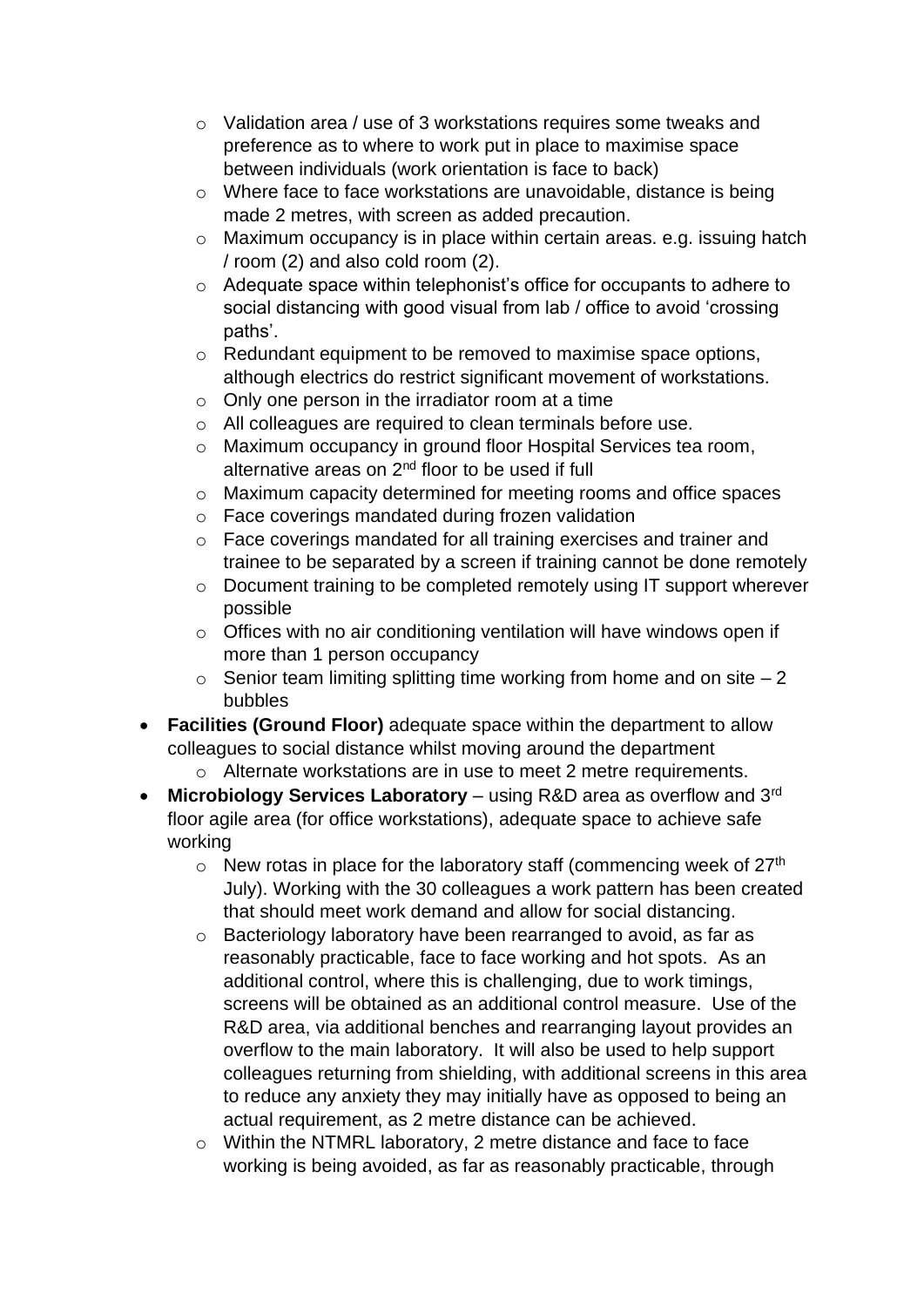rotas, working patterns, maximum occupancy (in side rooms) and workstation design. However, the Pulse Transfer Computer remains opposite the Sample Reception Computer and cannot be relocated. There is potential close proximity face to face working here. Colleagues need to actively avoid working on the one computer if the other is in use waiting until it is vacated. The addition of a screen between the computers (being obtained) will enable short term simultaneous working where this cannot be avoided whilst ensuring the wellbeing of colleagues.

- $\circ$  Within the office area (which is shared with other departments), alternate workstations are in use with colleagues working different days to support this. If face to face 2 metre social distancing is achieved. Additional space can be found on the third floor, if required.
- **Tissue and Eye Services (TES)** adequate space within the department to achieve safe working
	- o Office area reconfigured to ensure 2 metre social distancing achieved
	- o Laboratory bench area being reconfigured to improve further working practices and social distancing for TES colleagues.
	- o TES work bench in laboratory direct faces Cord Blood Bank bench. TES and Cord Blood Bank colleagues work different hours at the bench so no face to face working to address. Contingency, in case there are any changes, is for signage to be displayed on both sides to remind colleagues not to work if someone on the opposite side.
	- o Maximum number of colleagues in store room at any one time (shared with Cord Blood Bank)
- **Cord Blood Bank**  adequate space within the department to achieve safe working
	- o Modified working patterns means reduced numbers of colleagues are working in both laboratory and office.
	- $\circ$  In office area alternate workstations have been taken out of use avoid face to face working and comply with 2 metre requirements.
	- o In laboratory staff numbers along with workstation locations and floor signage ensures 2 metre distancing is adhered to. Bench directly facing TES is only used by Cord Blood Bank when TES not working. Contingency, in case there are any changes, is for signage to be displayed on both sides to remind colleagues not to work if someone on the opposite side.
	- o Maximum number of colleagues in store room at any one time (shared with TES)
- **RCI** adequate space within the department to achieve safe working
	- o Flexible hours of attendance available (due to 24/7 nature of work)
	- o One-way system into / out of laboratory now in operation for colleagues
	- o Workstations modified to avoid face to face working and achieve 2 metre distancing side by side or back to back.
	- o A 'COVID' designated cleaner cleans shared equipment regularly.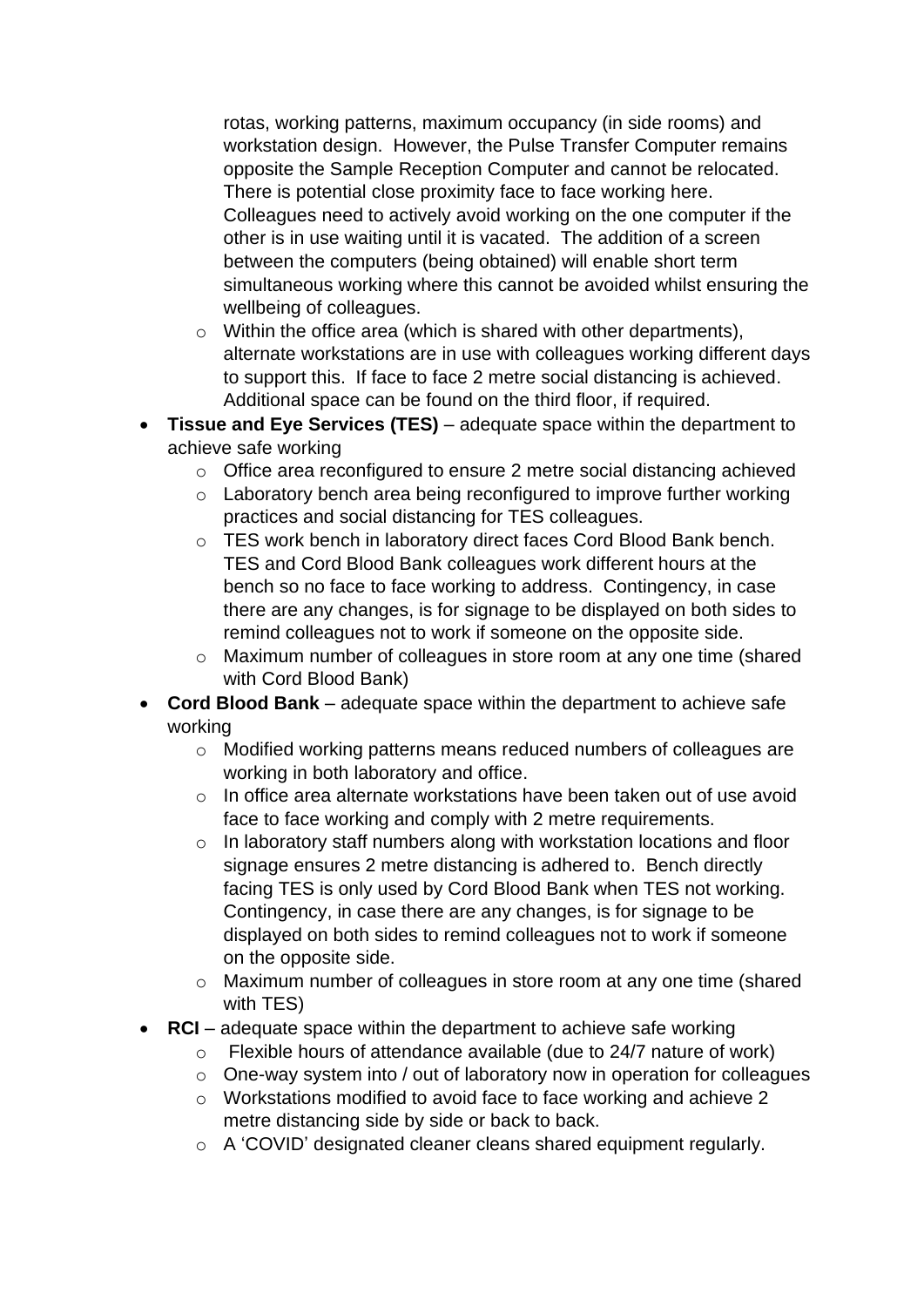- o Reporting cells and office layout improved to meet 2 metre requirements. Some workstations taken out of use as a result of this.
- o Cross matching activity was moved to a new location but this trial was unsuccessful so brought back into the department, no issues since return.
- **H&I**  adequate space to allow colleagues to social distance whilst moving around the department some opportunities to increase further 2 metre social distancing in specific areas
	- o Reduced colleagues currently working on site with modified working patterns with 2 cohorts. Reviewing working patterns.
	- o Maximum occupancy levels for different areas / cells.
	- o Where colleagues require training to be undertaken in close proximity and are happy to continue, face shields are being used.
	- o Visors are also used as standard control for certain activities as per H&I work activities risk assessments (post PCR liquid handling robot / MiSEQ area and demographics checking).
	- o Ongoing review of layout / cells and traffic to assist in social distancing which could involve moving some benching / changing cells. This will be undertaken in consultation with colleagues.
	- o H&I office area on third floor some workstations are too close, controls in place to avoid use (alternate workstations taken out of use) and considering screens, to address this. Further review of current configuration being undertaken to try and avoid this as < 2 metres trace and trace will apply. Additional seating / overflow is available at this time on the floor due to reduce office working on site.
- **Third Floor Office / Agile Areas** minimal colleagues are currently working on this floor primarily colleagues associated with H&I or RCI (as their offices are here) or those who cannot work effectively from home. This means that there are available workstations / breakout rooms available to colleagues from other areas of the building to use if required.
	- o Seating capacity reduced**.**
	- o Alternate workstations have been taken out (creating a V configuration) to achieve social distancing guidelines. Signage put up on terminals not to be used.
	- o Table and seating areas at end of corridors should be used for sole occupancy unless social distancing practiced by users.
- **Transport**  adequate space within the department to achieve safe working
	- o Reduced numbers of management in area working rota system
	- o Maximum numbers of colleagues allowed in office (1) and drivers rest room (4). Signage being displayed to reinforce this.
	- o Masks to be worn by all staff when entering office.
	- o Masks to be worn in drivers rest area when not eating and drinking.
	- o Controls / signage and communications in place to avoid multiple individuals on staircase / in corridor to Transport Managers location with 'waiting' locations identified. This control will remain under review and is being adhered to by drivers.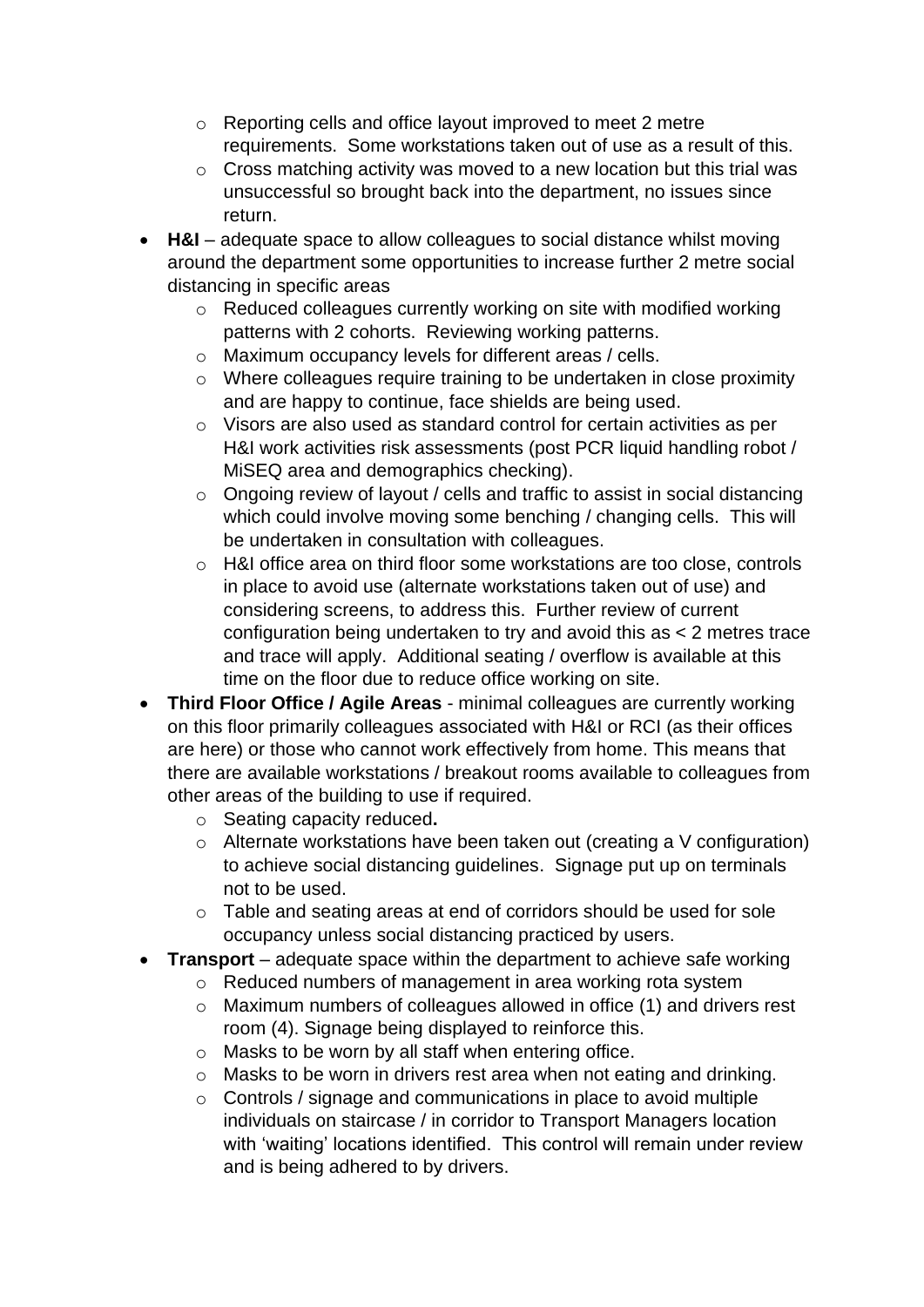- o Regular cleaning of touchpoints in both office and Rest room.
- **Communal Areas (Restaurant / Meetings Rooms / Toilets & Circulation)**
	- o Floor signage in place stating 2 metres apart in all main areas, corridors and stairwells, continuing into laboratories / office areas as flooring permits.
	- o Maximum of 1 person allowed to travel in each lift (with signage in place)
	- o Alcohol hand gel stations available on main staff entry / exit points to the building and prior to entry on each floor.
	- o Reduced seating available in Reception to achieve social distancing, Reception monitor its use as required.
	- o Maximum of one person in the post room with signage in place. Design (two access doors with vision panels) makes it easy fr colleagues to adhere to, to avoid multiple colleagues being in this restricted space.
	- o Maximum occupancy in the restaurant (11) with one way system, seating has been reconfigured to enable social distancing.
	- o Colleagues are encouraged to bring their own food.
	- o Communal milk for teas / coffees is being changed to long life individual cartons to reduce multi touch.
	- o Meeting Room 1 and 2 opposite have been opened up to provide additional seating for colleagues from canteen. Again maximum numbers and one system in operation.
	- o Further seating is available in corridor and outside balcony area.
	- o Restrictions on eating at agile desks have been relaxed and colleagues encouraged to use other suitable spaces within the building for breaks e.g. breakout rooms, additional seating areas and outdoor spaces (off site).
	- o Maximum numbers put on toilets with colleagues discouraged from congregating in these areas. Vision panel on inner door to toilets allows colleagues to see if suitable to continue, particularly on lower floors where lockers are also kept in these areas.
	- $\circ$  No additional signage required for 3<sup>rd</sup> floor kitchenette as space restricts to one user.

All controls are at this time deemed suitable and were reviewed by the Head of Centre and HS&W in partnership with local union H&S colleagues as part of walkaround on 14/07/2020.

These controls have had amendments made for the review 18/12/20. Amendments included are mandatory wearing of face coverings in communal areas (page 2), and in the Hospital services and Transport sections only. Participation of this review was completed via a physical walk round by Kevin Cartwright – Centre Manager and Martin Hill – HSW Advisor.